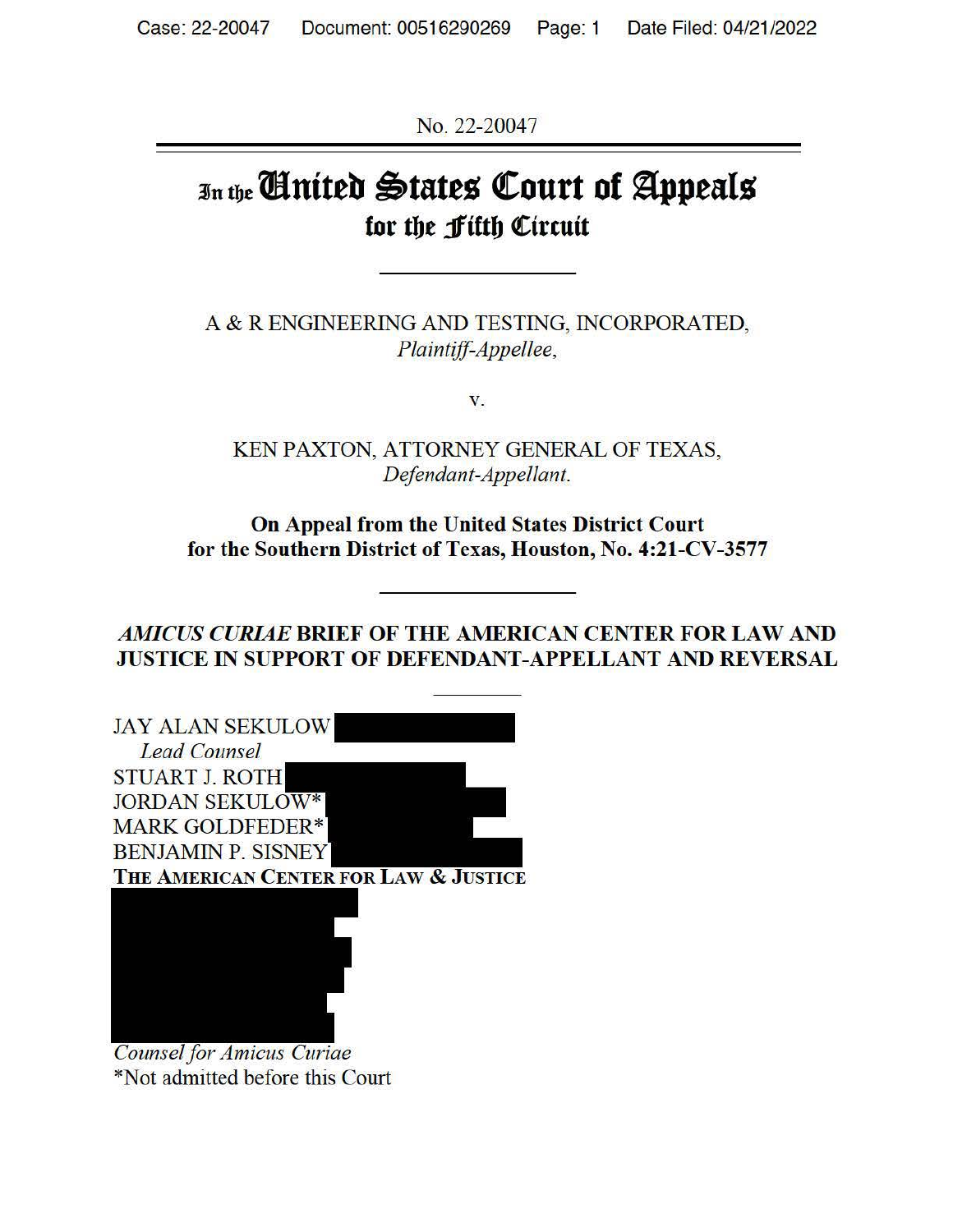## **5th Circuit Case No. 22-20047**  *A&R Engineering and Testing, Incorporated, v. Ken Paxton, Attorney General of Texas*

#### **CERTIFICATE OF INTERESTED PERSONS**

Pursuant to Fed. R. App. P. 26.1, 5th Cir. R. 26.1.1 and 28.2.1, the undersigned counsel certifies that *Amicus Curiae,* American Center for Law and Justice, has no parent corporations and issues no stock. The American Center for Law and Justice is not a publicly traded company and has no stock ("ticker") symbol. Adding to the list provided by the Appellant and Appellee, the undersigned lists the following as additional persons who may have an interest in the outcome of this case:

- 1. American Center for Law and Justice ("ACLJ"), *amicus curiae*
- 2. Goldfeder, Mark, Counsel for *amicus curiae*
- 3. Roth, Stuart J., Counsel for *amicus curiae*
- 4. Sekulow, Jay Alan, Lead Counsel for *amicus curiae*
- 5. Sekulow, Jordan, Counsel for *amicus curiae*
- 6. Sisney, Benjamin P., Counsel for *amicus curiae*

Certified this 21<sup>st</sup> day of April, 2022,



*Counsel for Amicus Curiae* 

C-1 of 1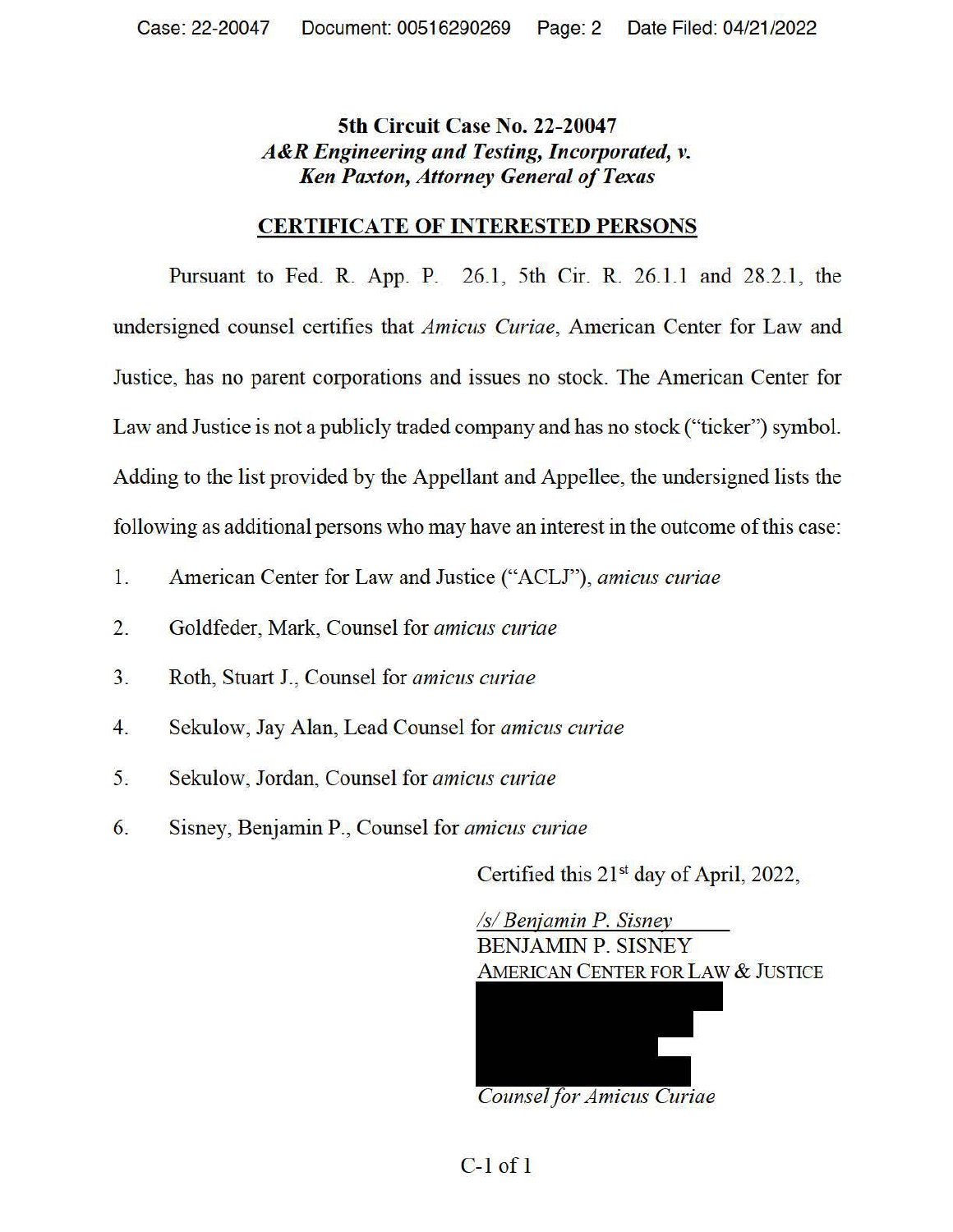# **TABLE OF CONTENTS**

| The Texas State Law Does Not Violate the First Amendment<br>$\mathbf{L}$<br>Because It Constitutes Permissible Government Speech and |
|--------------------------------------------------------------------------------------------------------------------------------------|
|                                                                                                                                      |
|                                                                                                                                      |
|                                                                                                                                      |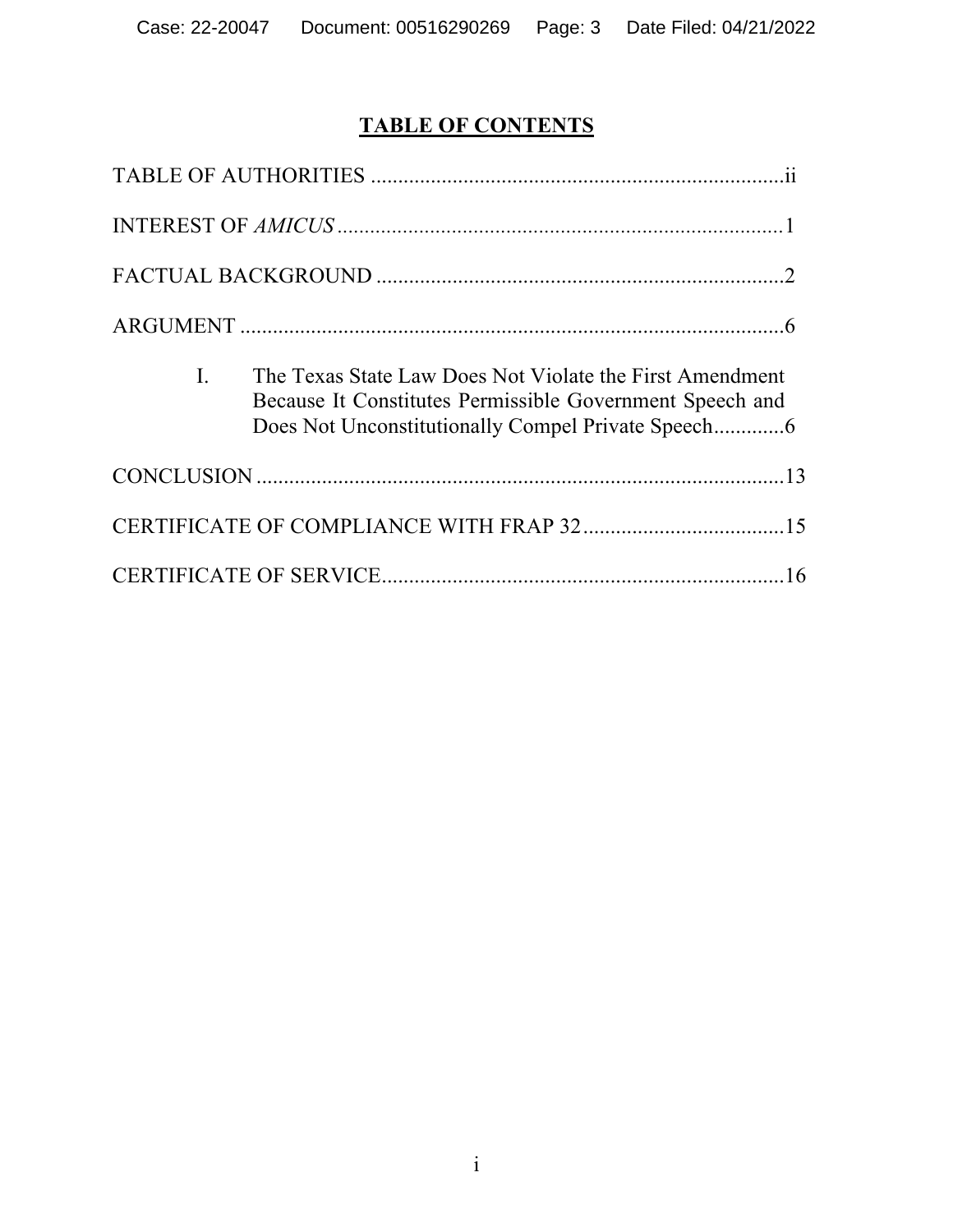# **TABLE OF AUTHORITIES**

## **CASES**

| A & R Eng'g & Testing, Inc. v. City of Houston, No. 4:21-CV-03577, |
|--------------------------------------------------------------------|
| <b>Board of County Commissioners v. Umbehr,</b>                    |
| Connick v. Myers,                                                  |
| National Labor Relations Board v. Jones & Laughlin Steel Corp.,    |
| O'Hare Truck Service, Inc. v. City of Northlake,                   |
| Pereira v. Comm'r of Soc. Servs.,                                  |
| Pickering v. Bd. of Education,                                     |
| Rust v. Sullivan,                                                  |
| Walker v. Texas Division, Sons of Confederate Veterans, Inc.,      |
| <b>STATUTES</b>                                                    |
|                                                                    |

# **SECONDARY SOURCES**

*Student Voices: What Students are Saying About Antisemitism on Their Campuses*, AMCHA INITIATIVE, http://www.amchainitiative.org/student-voices-being-jewishon-campus (last visited Apr. 21, 2022) ..................................................................... 3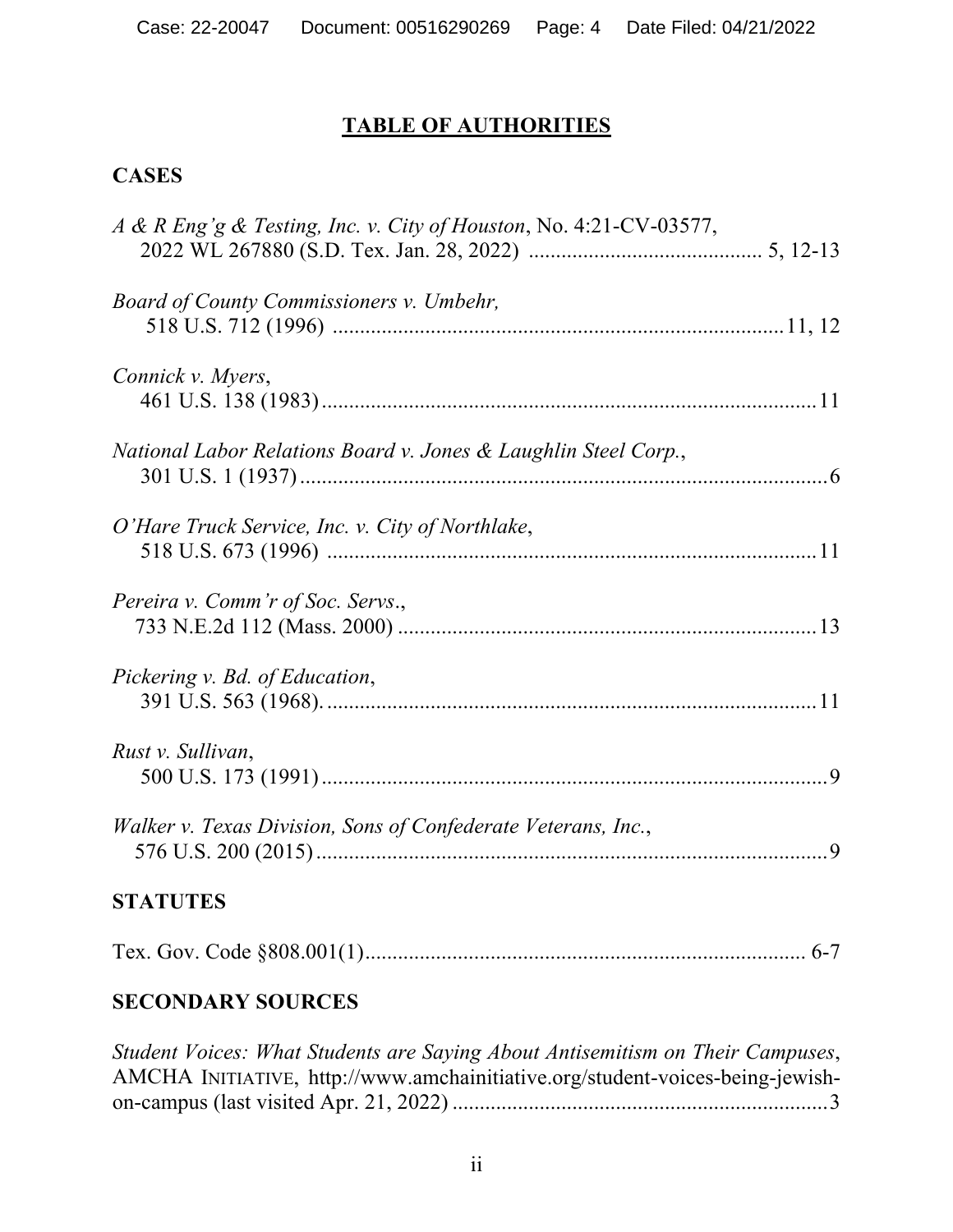Rachel Avraham, *Goal of the BDS Movement: Delegitimize Israel*, UNITED WITH ISR. (July 10, 2013), https://unitedwithisrael.org/the-real-goal-of-the-bds-movement-isisraels-delegitimization/ ............................................................................................ 2

Harold Brackman, *Boycott Divestment Sanctions (BDS) Against Israel: An Anti-Semitic, Anti-Peace Poison Pill*, SIMON WIESENTHAL CTR. (Mar. 2013), http://www.wiesenthal.com/atf/cf/%7B54d385e6-f1b9-4e9f-8e94- 890c3e6dd277%7D/REPORT\_313.PDF .................................................................. 2

Ben Cohen, *Analysis: Hindered by New Anti-Discrimination Laws, BDS May Increasingly Target U.S. Jews*, TOWER (Feb. 7, 2016), http://www.thetower.org/2921-analysis-hindered-by-new-anti-discriminationlaws-bds-may-increasingly-target-u-s-jews .............................................................. 3

Andrew Cuomo, *If You Boycott Israel, New York State Will Boycott You*, WASH. POST (June 10, 2016), https://www.washingtonpost.com/opinions/gov-andrewcuomo-if-you-boycott-israel-new-york-state-will-boycottyou/2016/06/10/1d6d3acc-2e62-11e6-9b37- 42985f6a265c\_story.html?utm\_term=.17 cf47bcda43. ............................................ 8

Ziva Dahl, *Birds of a Feather? The Link Between BDS and Hamas*, OBSERVER (Apr. 22, 2016, 4:00 PM), http://observer.com/2016/04/birds-of-a-feather-the-linkbetween-bds-and-hamas/........................................................................................... 2

Daniel Greenfield, *Racist BDS Activists Try to Put Pig's Head in Kosher Food, Put it in Halal Instead*, FRONT PAGE MAG. (Oct. 24, 2014), http://www.frontpagemag.com/point/243757/racist-bds-activists-try-put-pigs-headkosher-food-daniel-greenfield................................................................................... 3

Mark Goldfeder, *Stop Defending Discrimination: Anti-Boycott, Divestment, and Sanctions Statutes Are Fully Constitutional*, 50 TEX. TECH L. REV. 207 (2018)

......................................................................................................................... *Passim*

Mark Goldfeder, *Why Arkansas Act 710 Was Upheld, And Will Be Again*, 74 ARK. L. REV. (August 2021) .............................................................................................. 2

Mark Goldfeder. *The Danger of Defining Your Own Terms: Responding to the Harvard Law Review on Antidiscrimination Law and the Movement for Palestinian Rights,* 3 J. OF CONTEMP. ANTISEMITISM, no. 2, 2020, at 141, 141-148 ................... 3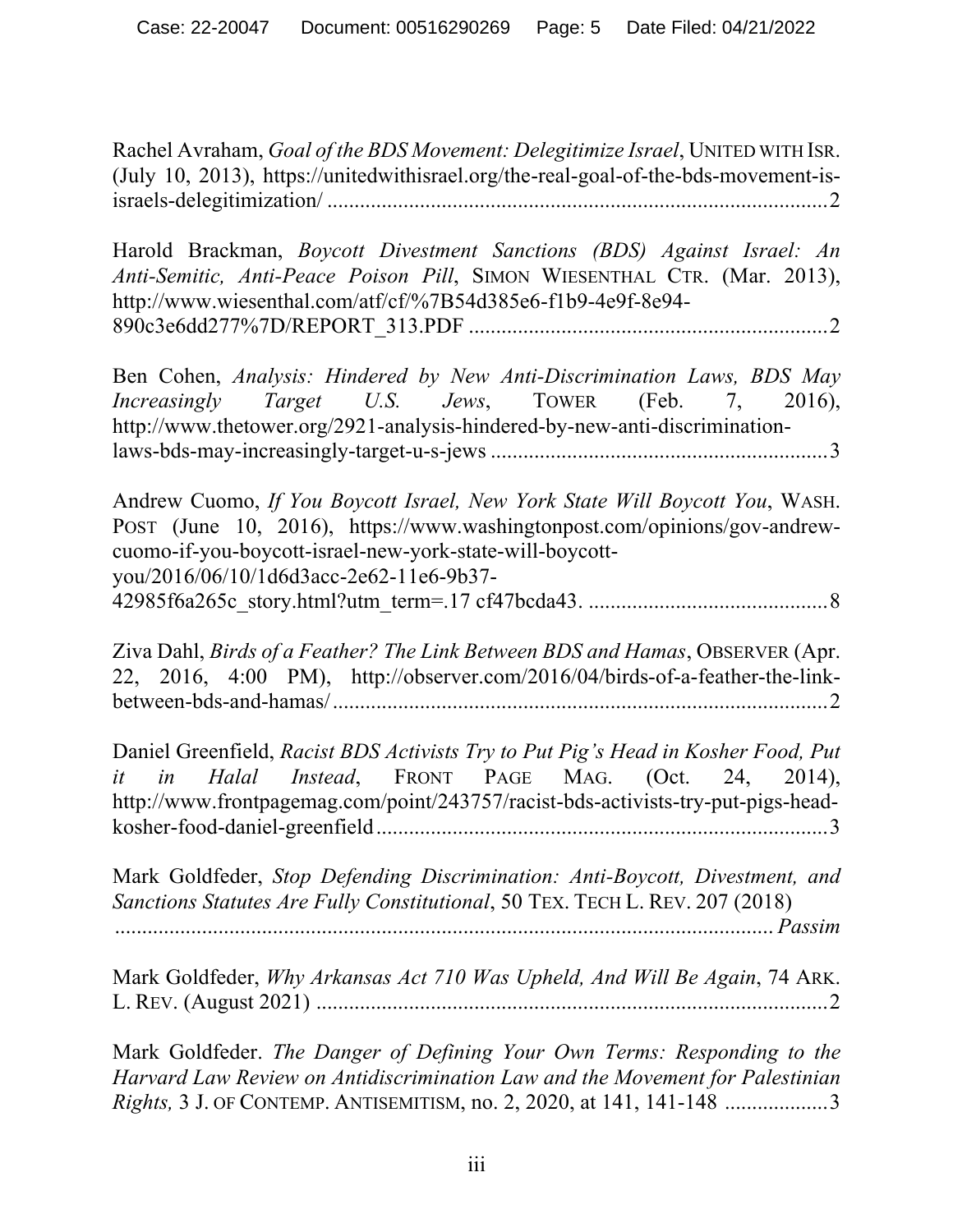Mark Goldfeder, *Defining Antisemitism*, Seton Hall Law Review: Vol. 52 : Iss. 1, Article 3 (2021)......................................................................................................... 3

Marc A. Greendorfer, *Boycotting the Boycotters: Turnabout Is Fair Play Under the Commerce Clause and the Unconstitutional Conditions Doctrine*, 40 CAMPBELL L. REV. 29 (2018) ..................................................................................................12, 13

Scott Jaschik, *2 Events Unsettle Jewish Students at Brown*, INSIDE HIGHER EDUC. (Mar. 21, 2016), https://www.insidehighered.com/news/2016/03/21/two-eventsunsettle-jewish-students-brown-university ............................................................... 3

*Anti-Semitism: State Anti-BDS Legislation*, JEWISH VIRTUAL LIBR., https://www.jewishvirtuallibrary.org/anti-bds-legislation ........................................ 3

*State-to-State Cooperation: Texas and Israel*, JEWISH VIRTUAL LIBR., https://www.jewishvirtuallibrary.org/texas-israel-cooperation...........................4, 10

Kemberlee Kaye, *Dozens of Groups Support Plea for Help from Vassar Jewish Students*, **LEGAL** INSURRECTION (May 12, 2016), http://legalinsurrection.com/2016/05/dozens-of-groups-support-plea-for-help-fromvassar-jewish-students............................................................................................... 3

*Concern Mounts Over BDS Moves Against Kosher Food Products in Miami*, KOSHER TODAY (June 29, 2016), http://www.koshertoday.com/breaking-newsconcern-mounts-bds-moves-kosher-food-products-miami/...................................... 3

Joseph O. Oluwole, *The Pickering Balancing Test and Public Employment-Free Speech Jurisprudence: The Approaches of Federal Circuit Courts of Appeals*, 46 DUQ. L. REV. 133 (2008)......................................................................................... 12

D. Gordon Smith, *Beyond "Public Concern": New Free Speech Standards for Public Employees*, 57 U. CHI. L. REV. 249, 258-59 (1990)..................................... 13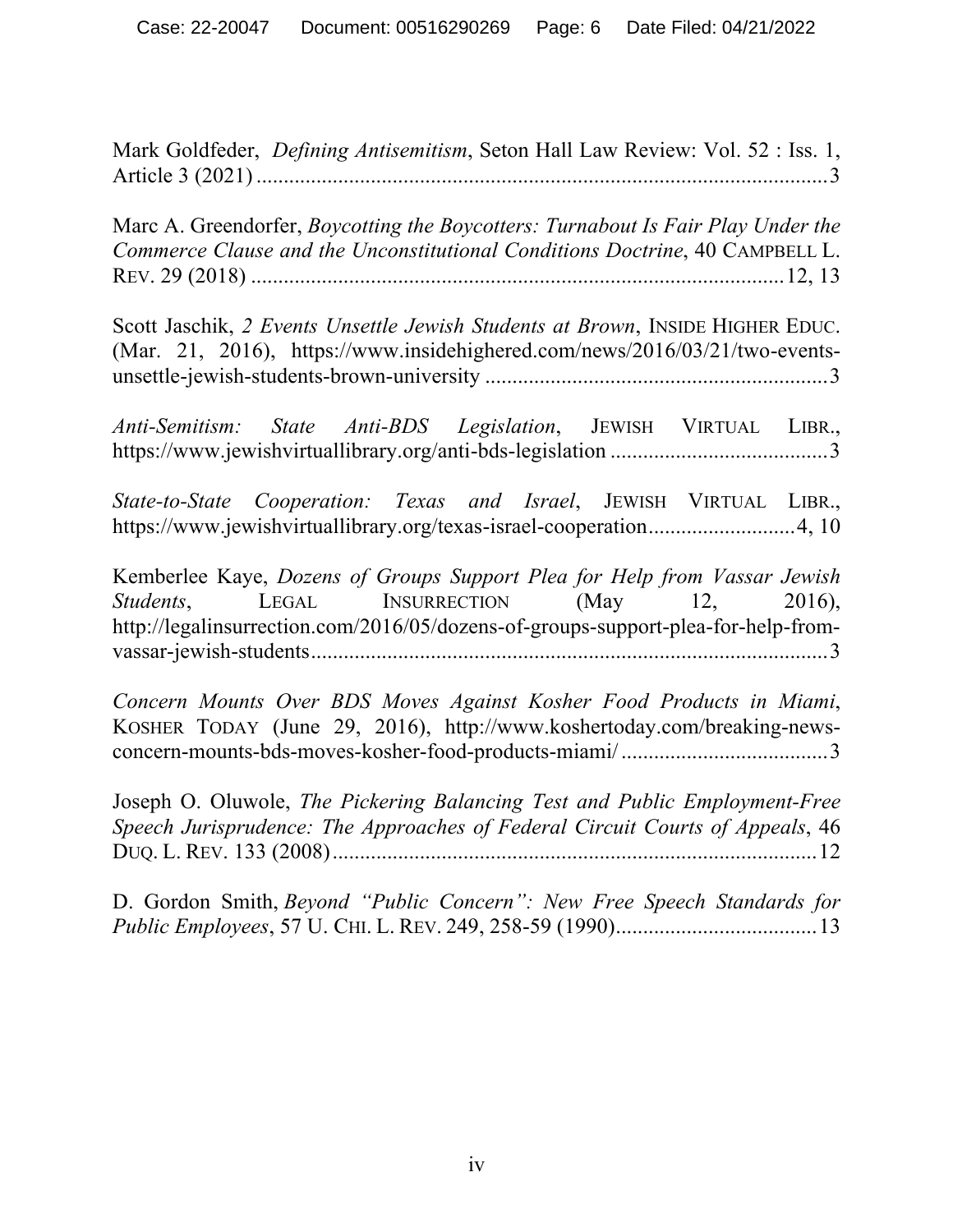#### **INTEREST OF** *AMICUS*<sup>1</sup>

*Amicus Curiae,* the American Center for Law and Justice (ACLJ), is an organization dedicated to the defense of constitutional liberties secured by law. ACLJ attorneys have argued numerous cases before the Supreme Court of the United States and have participated as *Amicus Curiae* in a number of significant cases involving the Free Speech Clause of the First Amendment. *Amicus Curiae* filed a brief in support of the State of Arkansas and its similar statute, which is currently before the Eighth Circuit *en banc*. *Arkansas Times LP v. Waldrip*, vacated & rehearing *en banc* granted by Order, No. 19-1378 (8th Cir. June 10, 2021).

*Amicus* has dedicated time and effort to defending and protecting Americans' First Amendment freedoms. The ACLJ's commitment to the integrity of the United States Constitution and Bill of Rights compels it to support the State of Texas in its efforts to avoid becoming complicit in the global Boycott, Divestment and Sanctions (BDS) Movement. While the scope of this brief is limited to the specific issue of government speech, this is not to take away from *Amicus Curiae*'s opposition to the racially discriminatory impact of the BDS movement and its proponents. Further, the goals of the BDS movement itself do not qualify as protected speech, a point that

<sup>&</sup>lt;sup>1</sup>Counsel for the parties consented to the filing of this brief. Consistent with Federal Rule of Appellate Procedure 29(a)(4)(E), *Amicus* affirm that no counsel for a party authored this brief in whole or in part and that no person other than the *amicus*, its members, or its counsel has made any monetary contributions intended to fund the preparation or submission of this brief.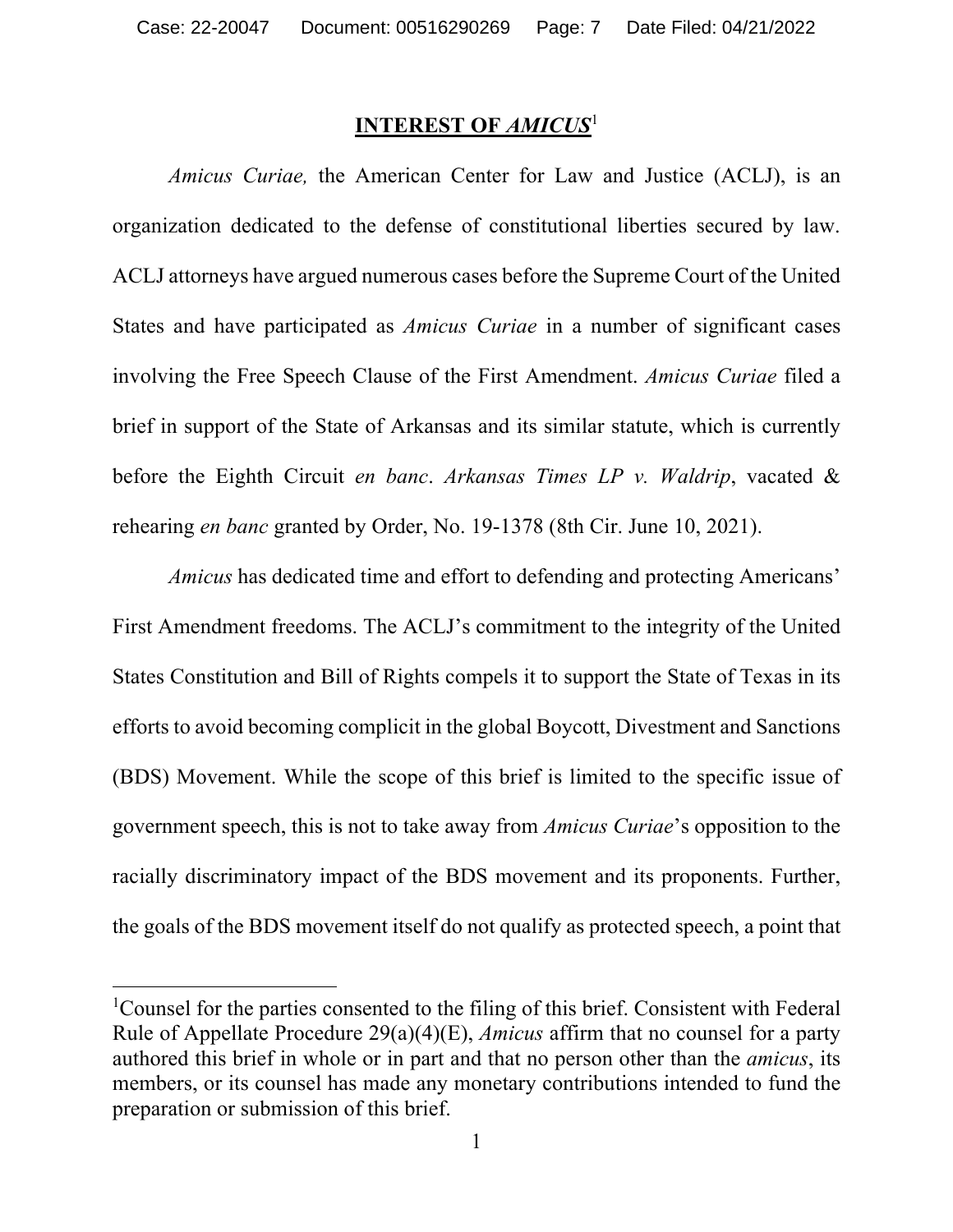Amicus Curiae has made elsewhere.<sup>2</sup> Amicus Curiae ACLJ, on behalf of its members, submits this Brief in support of the Appellant, Ken Paxton, Attorney General of Texas, and respectfully urges this Court to reverse.

#### **FACTUAL BACKGROUND**

The BDS Movement operates as a coordinated, sophisticated effort to disrupt the economy of the State of Israel, with the ultimate goal of destroying the sovereign nation altogether.<sup>3</sup> It uses the threat of withdrawing financial support in an effort to coerce companies or other entities to cease or refuse to engage in business relations with Israel, its nationals, and its residents.<sup>4</sup> Moreover, it often intentionally targets for discrimination people who are Jewish or who do business with persons who are

<sup>2</sup> Portions of this brief draw from work previously authored by *Amicus Curiae*. *See* Mark Goldfeder, *Stop Defending Discrimination: Anti-Boycott, Divestment, and Sanctions Statutes Are Fully Constitutional*, 50 TEX. TECH L. REV. 207, 213 (2018); Mark Goldfeder, *Why Arkansas Act 710 Was Upheld, And Will Be Again*, 74 ARK. L. REV. (August 2021).

<sup>3</sup> *See* Rachel Avraham, *Goal of the BDS Movement: Delegitimize Israel*, UNITED WITH ISR. (July 10, 2013), https://unitedwithisrael.org/the-real-goal-of-the-bdsmovement-is-israels-delegitimization/; Dr. Harold Brackman, *Boycott Divestment Sanctions (BDS) Against Israel: An Anti-Semitic, Anti-Peace Poison Pill*, SIMON WIESENTHAL CTR. (Mar. 2013), https://web.archive.org/web/20190214052941/http://www.wiesenthal.com/atf/cf/% 7B54d385e6-f1b9-4e9f-8e94-890c3e6dd277%7D/REPORT\_313.PDF.

<sup>4</sup> Ziva Dahl, *Birds of a Feather? The Link Between BDS and Hamas*, OBSERVER (Apr. 22, 2016), http://observer.com/2016/04/birds-of-a-feather-the-link-betweenbds-and-hamas/.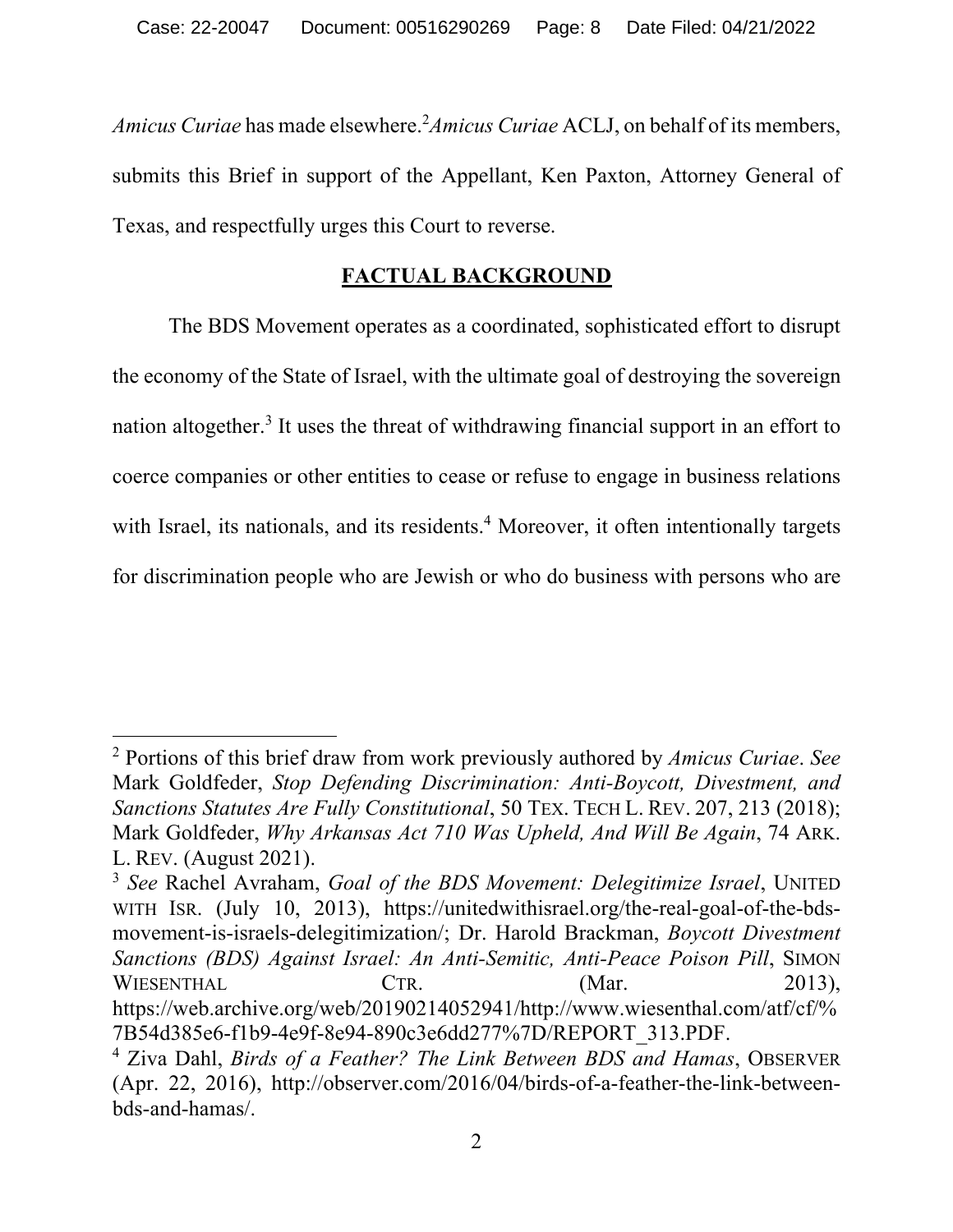Jewish.<sup>5</sup> In its objectives, activities, and effects, the BDS movement is definitionally antisemitic.6

In response, many state governments have taken a stance against the BDS movement by passing legislation that requires these governments to only engage in contracts with business partners who do not support the BDS movement.7 In 2017, the State of Texas passed such a law, joining many other states. The law, which

<sup>5</sup> *Concern Mounts Over BDS Moves Against Kosher Food Products in Miami*, KOSHER TODAY (June 29, 2016), http://www.koshertoday.com/breaking-newsconcern-mounts-bds-moves-kosher-food-products-miami/; *see* Daniel Greenfield, *Racist BDS Activists Try to Put Pig's Head in Kosher Food, Put it in Halal Instead*, FRONT PAGE MAG. (Oct. 24, 2014), http://www.frontpagemag.com/point/243757/racist-bds-activists-try-put-pigs-headkosher-food-daniel-greenfield; *Student Voices: What Students are Saying About Antisemitism on Their Campuses*, AMCHA INITIATIVE, http://www.amchainitiative.org/student-voices-being-jewish-on-campus (last visited Apr. 21, 2022); Scott Jaschik, *2 Events Unsettle Jewish Students at Brown*, INSIDE HIGHER EDUC. (Mar. 21, 2016), https://www.insidehighered.com/news/2016/03/21/two-events-unsettle-jewishstudents-brown-university; Kemberlee Kaye, *Dozens of Groups Support Plea for Help from Vassar Jewish Students*, LEGAL INSURRECTION (May 12, 2016), http://legalinsurrection.com/2016/05/dozens-of-groups-support-plea-for-help-fromvassar-jewish-students; Ben Cohen, *Analysis: Hindered by New Anti-Discrimination Laws, BDS May Increasingly Target U.S. Jews*, TOWER (Feb. 7, 2016), http://www.thetower.org/2921-analysis-hindered-by-new-anti-discriminationlaws-bds-may-increasingly-target-u-s-jews.

<sup>6</sup> *See* Mark Goldfeder, *The Danger of Defining Your Own Terms: Responding to the Harvard Law Review on Antidiscrimination Law and the Movement for Palestinian Rights,* 3 J. OF CONTEMP. ANTISEMITISM, no. 2, 2020, at 141, 141-148; Mark Goldfeder, *Defining Antisemitism*, Seton Hall Law Review: Vol. 52 : Iss. 1, Article

<sup>3 (2021). 7</sup> *Anti-Semitism: State Anti-BDS Legislation*, JEWISH VIRTUAL LIBR. (last visited Apr. 21, 2022), https://www.jewishvirtuallibrary.org/anti-bds-legislation [hereinafter *State Anti-BDS Legislation*].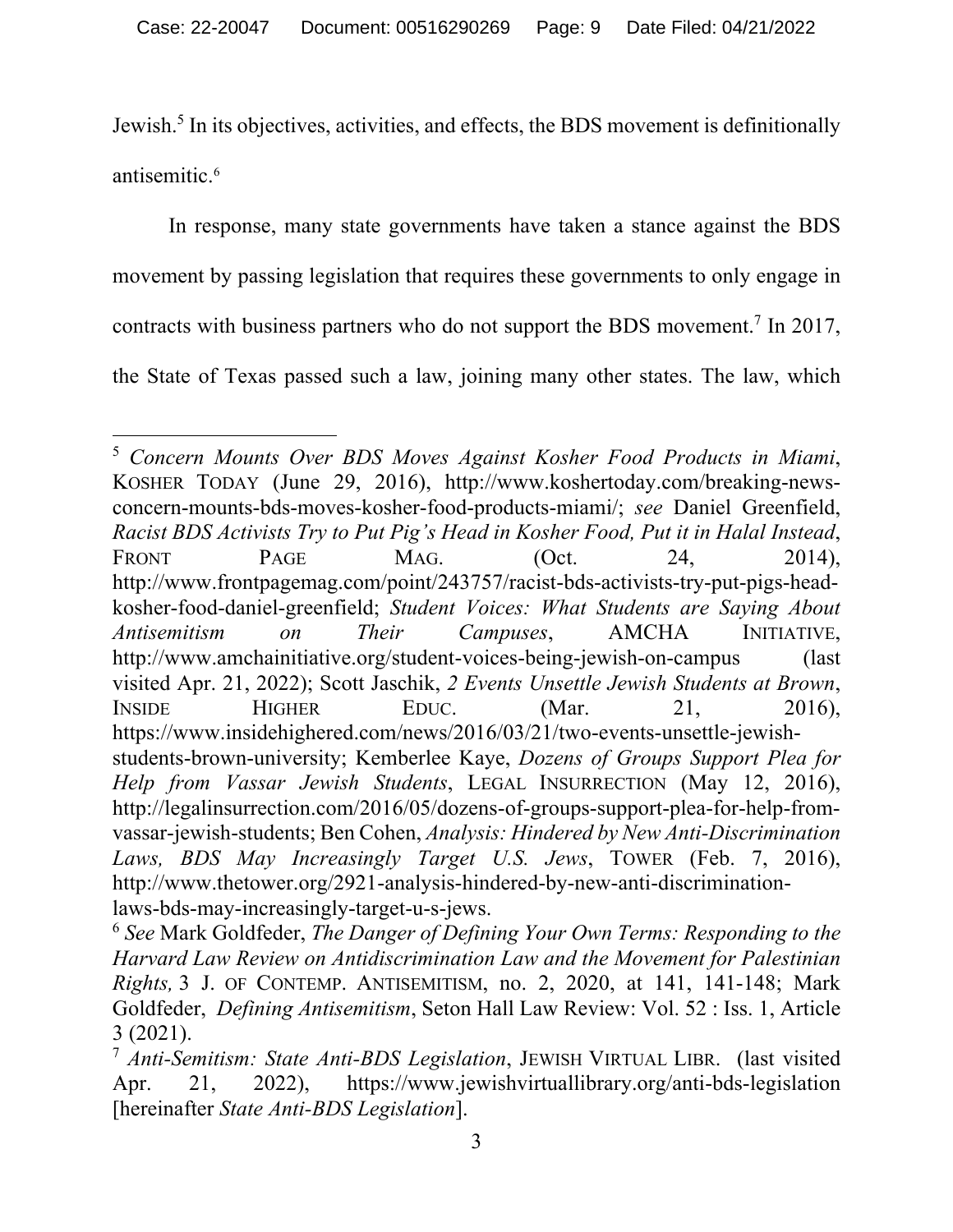passed unanimously in the House and with overwhelming support in the Senate, see S.J. of Tex., 85th Leg., R.S. 1332 (2017) (discussing Tex. H.B. 89); H.J. of Tex., 85th Leg. R.S. 1749, 2460 (2017) (same) prohibits the State from contracting with companies that discriminatorily boycott Israel. The law was amended in 2019 to exclude individual contractors and narrowed to apply only to state contracts with companies that have more than 10 full-time employees and when the contract is worth more than \$100,000.8

The State of Texas does a tremendous amount of business with Israel. In 2020, Texas exported nearly \$1.1 billion worth of manufacturing goods to Israel, and since 1996, Texas exports to Israel have totaled nearly \$19 billion. Israel now ranks as Texas's 37th leading trade partner.<sup>9</sup> The State also has hundreds of millions of dollars in contracts and binational research grants with Israel, and nearly 300 Texas companies do business in Israel. <sup>10</sup> Simply put, it makes bad business sense for the State to contract with suppliers and others who are actively engaged in an economic boycott of one of Texas' largest business partners.<sup>11</sup>

 $8$  H.B. No. 793 (2019) (with amendment markup), available at https://capitol.texas.gov/tlodocs/86R/billtext/pdf/HB00793F.pdf#navpanes=0.

<sup>&</sup>lt;sup>9</sup> State-to-State Cooperation: Texas and Israel, JEWISH VIRTUAL LIBR. (last viewed Apr. 21, 2022), https://www.jewishvirtuallibrary.org/texas-israel-cooperation. 10 *Id.*

 $11$  *Id.*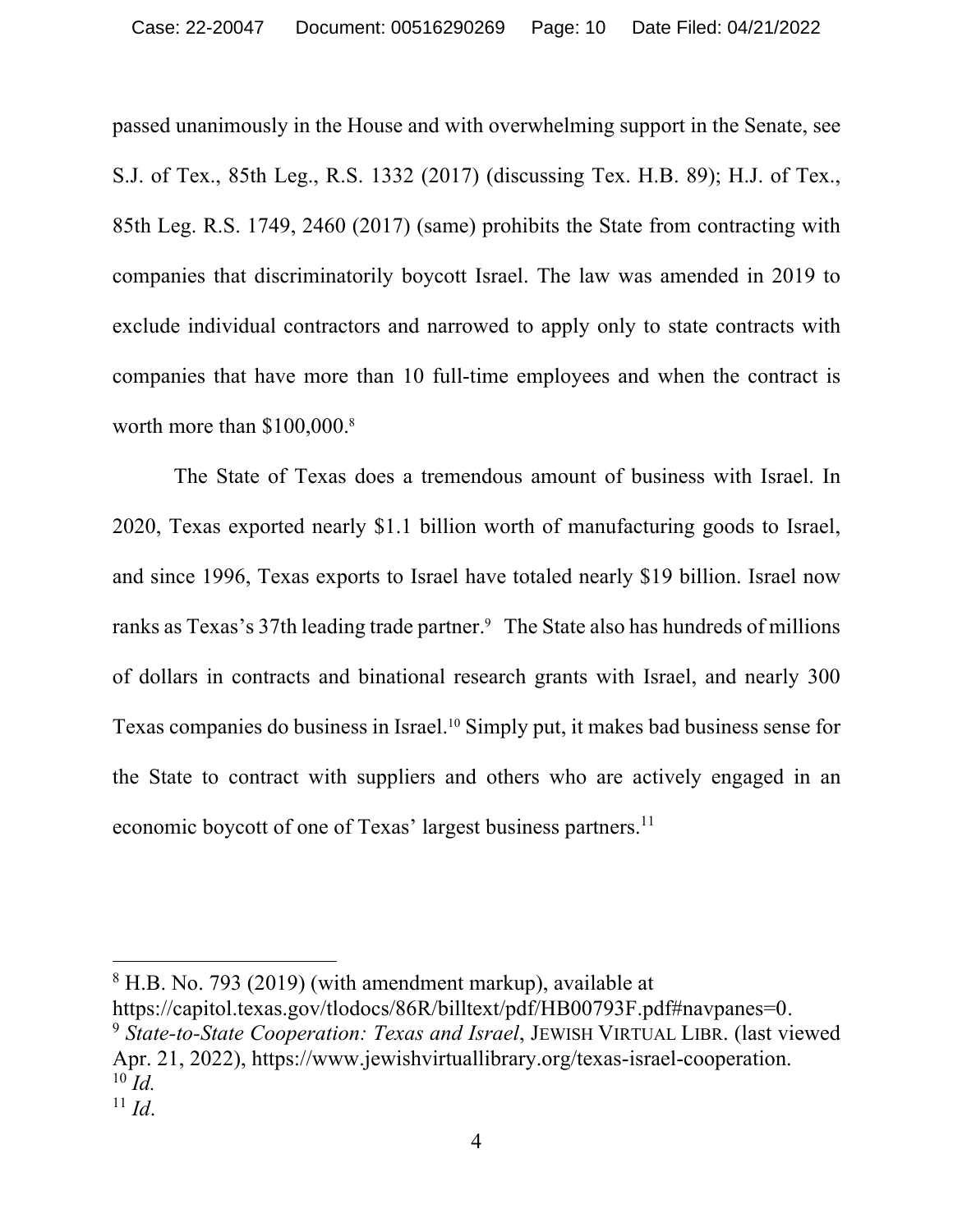The Appellee, A&R Engineering and Testing, Inc. ("A&R"), is a Texas corporation that provides engineering consulting services to clients in both the private and public sectors. In the fall of 2021, the City of Houston offered A&R a contract worth an estimated \$1.5 million, and A&R objected to the clause affirming that they would not boycott Israel. A&R filed a complaint in the U.S. District Court for the Southern District of Texas on October 29, 2021, alleging that the anti-boycott statute violated the First and Fourteenth Amendments, and moved for a preliminary injunction, while the Attorney General moved to dismiss the complaint.

On January 28, 2022, the District Court entered a preliminary injunction and denied the Attorney General's motion to dismiss. The District Court rejected the company's argument that the statute's proscriptions against "refusing to deal" and "terminating business relationships" violated the Constitution, holding that "the mere refusal to engage in a commercial/economic relationship with Israel or entities doing business in Israel . . . does not find shelter under the protections of the First Amendment." *A & R Eng'g & Testing, Inc. v. City of Houston*, No. 4:21-CV-03577, 2022 WL 267880, at \*9 (S.D. Tex. Jan. 28, 2022). But the District Court found the statute's residual clause (which prohibits "otherwise taking any action that is intended to penalize, inflict economic harm on, or limit commercial relations" with Israel) to be unconstitutionally vague in that it could theoretically be read to prohibit protected boycott activity. The court issued a preliminary injunction against the City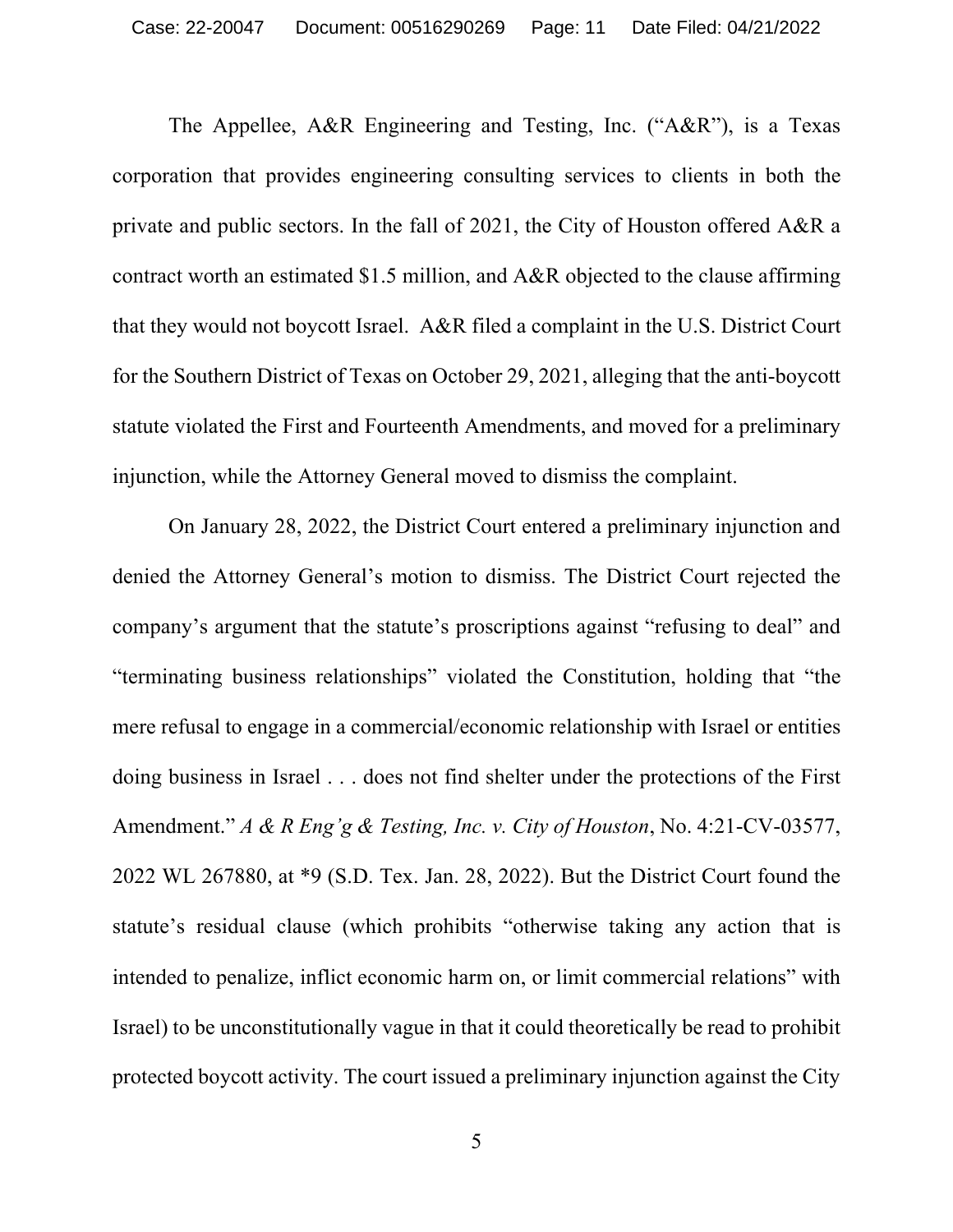and the State of Texas itself. On January 31, 2022, the Attorney General filed a notice of appeal and moved the district court to stay the preliminary injunction and proceedings.

#### **ARGUMENT**

# **I. THE TEXAS STATE LAW DOES NOT VIOLATE THE FIRST AMENDMENT BECAUSE IT CONSTITUTES PERMISSIBLE GOVERNMENT SPEECH AND DOES NOT UNCONSTITUTIONALLY COMPEL PRIVATE SPEECH.**

The District Court erred in its interpretation of the statute in question, statute, Tex. Gov. Code §808.001(1). The language in the statute makes clear that it only applies to non-expressive commercial activity, and to the extent that there could reasonably be any ambiguity, the Court should have looked to the normal canons of construction to uphold the presumption of constitutionality, so that the phrase "otherwise taking any action that is intended to penalize, inflict economic harm on, or limit commercial relations," Tex. Gov. Code §808.001(1), would be read as the legislature intended, *i.e.*, to cover only commercial conduct such as that listed in the preceding phrases ("refusing to deal with" and "terminating business activities with"), and not extending to advocacy. Indeed, the cardinal principle of statutory construction is to save and not to destroy." *National Labor Relations Board v. Jones & Laughlin Steel Corp.*, 301 U.S. 1, 30 (1937). In dismissing those canons, the District Court was simply wrong to conclude that there was "only one reasonable interpretation" of this phrase, Op., 21. Demonstrably, the legislature of the State of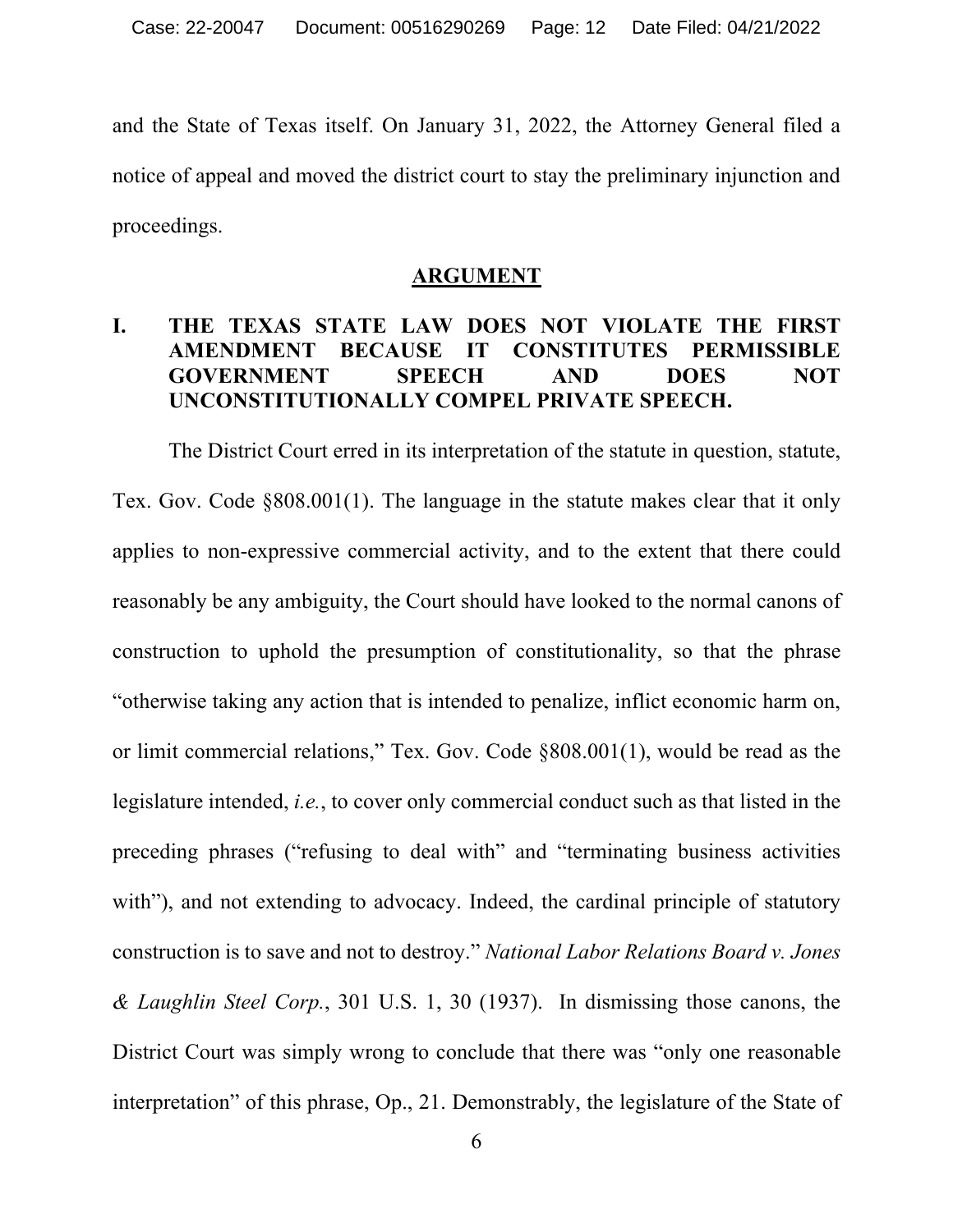Texas along with the combined legislatures of over a dozen other states<sup>12</sup> have clearly understood this and similar language in other state bills to apply only to commercial conduct. "But even assuming, arguendo, that the Court was right in its determination that the phrase could be read, divorced from context, as applying to expressive activities, the Court still erred in its determination of unconstitutionality.

Tex. Gov. Code §808.001(1) is a clear example of constitutional government speech occurring in the context of a governmental spending program (*i.e.*, commercial contracting for goods and services) within which the State of Texas has determined which agendas and viewpoints it will and will not support as a commercial operator. The government is not required to remain viewpoint-neutral in such circumstances. Instead, it is permitted to take or not take a position of its own. In this case, the State of Texas has merely chosen not to fund, through commercial contracts, companies that participate in activity at odds with the State's own commercial policies and interests — the boycott of Israel, its businesses, and its people.

To the extent that private speech is even implicated here, the statute has no unconstitutional chilling effect, nor does it unconstitutionally compel private speech, as no one is compelled to contract with the State in the first instance. Further, any

 $12$  The restriction against "any action" is included in the anti-boycott laws enacted by the legislatures of 14 States other than Texas, as well as the Executive Orders issued in Maryland and South Dakota.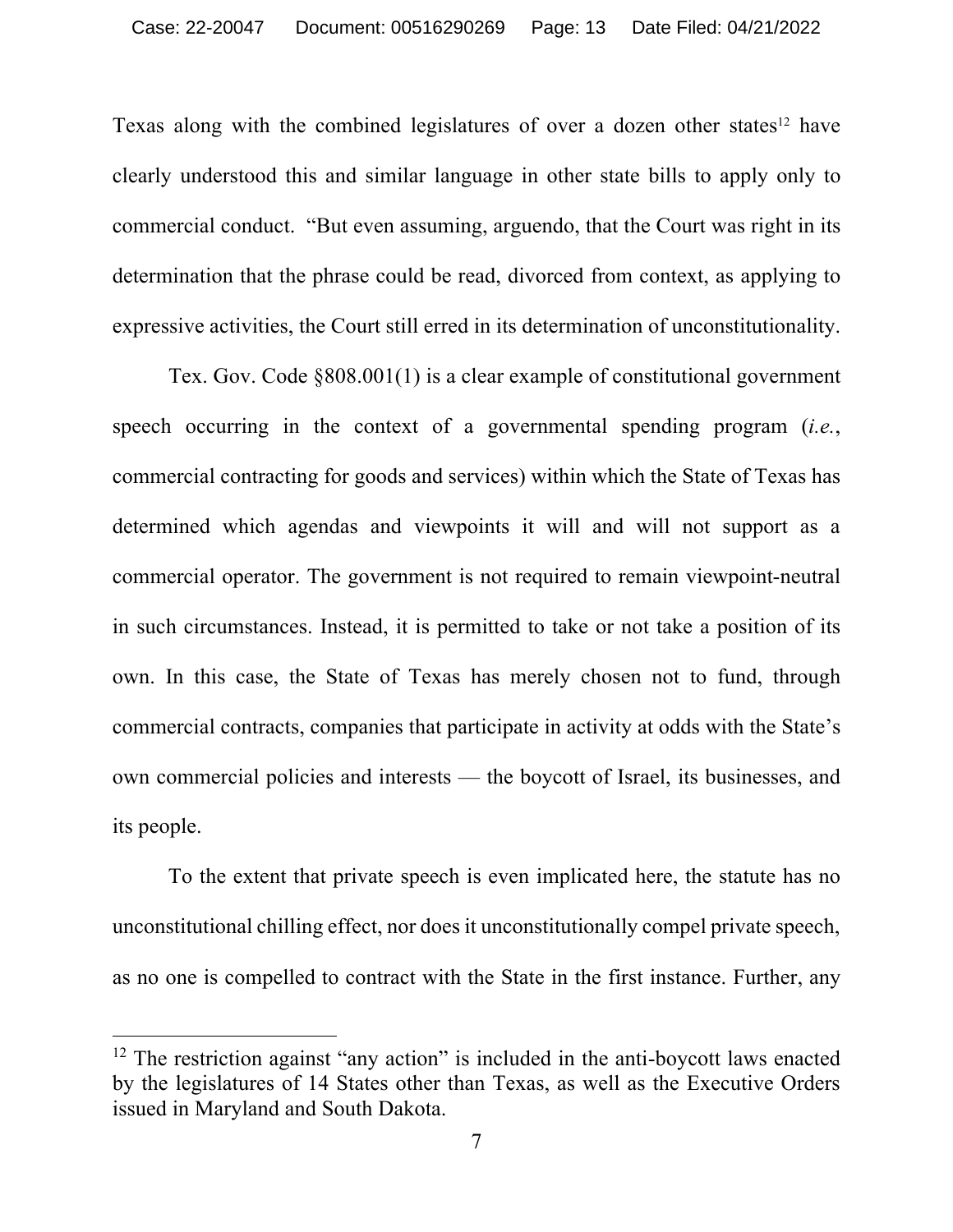private individual, acting in a personal capacity and according to a personal choice, may boycott the State of Israel and may engage in related speech of his or her choosing. He or she just cannot do so while expecting that their customer — the State of Texas, a trade ally of the State of Israel — continue to contract with that individual or their business.

It is alleged that the certification requirement impermissibly compels speech and impermissibly restricts state contractors from engaging in protected First Amendment activities<sup>13</sup> without a legitimate justification. The statute does neither. The statute only regulates government speech (*i.e.*, in the form of spending and business transactions) and relays the government's decision concerning those companies with which it wishes to conduct business. "[A]s a matter of law, there is a fundamental difference between a state suppressing free speech and a state simply choosing how to spend its dollars. To argue otherwise would be to suggest that [the] state is constitutionally obligated to support the BDS Movement, which is not only irrational but also has no basis in law."14

Indeed, the very opposite is true. "When government speaks, it is not barred by the Free Speech Clause from determining the content of what it says." *Walker v.* 

<sup>&</sup>lt;sup>13</sup> These activities include boycott participation and boycott-related speech.

<sup>14</sup> Andrew Cuomo, *If You Boycott Israel, New York State Will Boycott You*, WASH. POST (June 10, 2016), https://www.washingtonpost.com/opinions/gov-andrewcuomo-if-you-boycott-israel-new-york-state-will-boycottyou/2016/06/10/1d6d3 acc-2e62-11e6-9b37-42985f6a265c\_story.html?utm\_term=.17 cf47bcda43.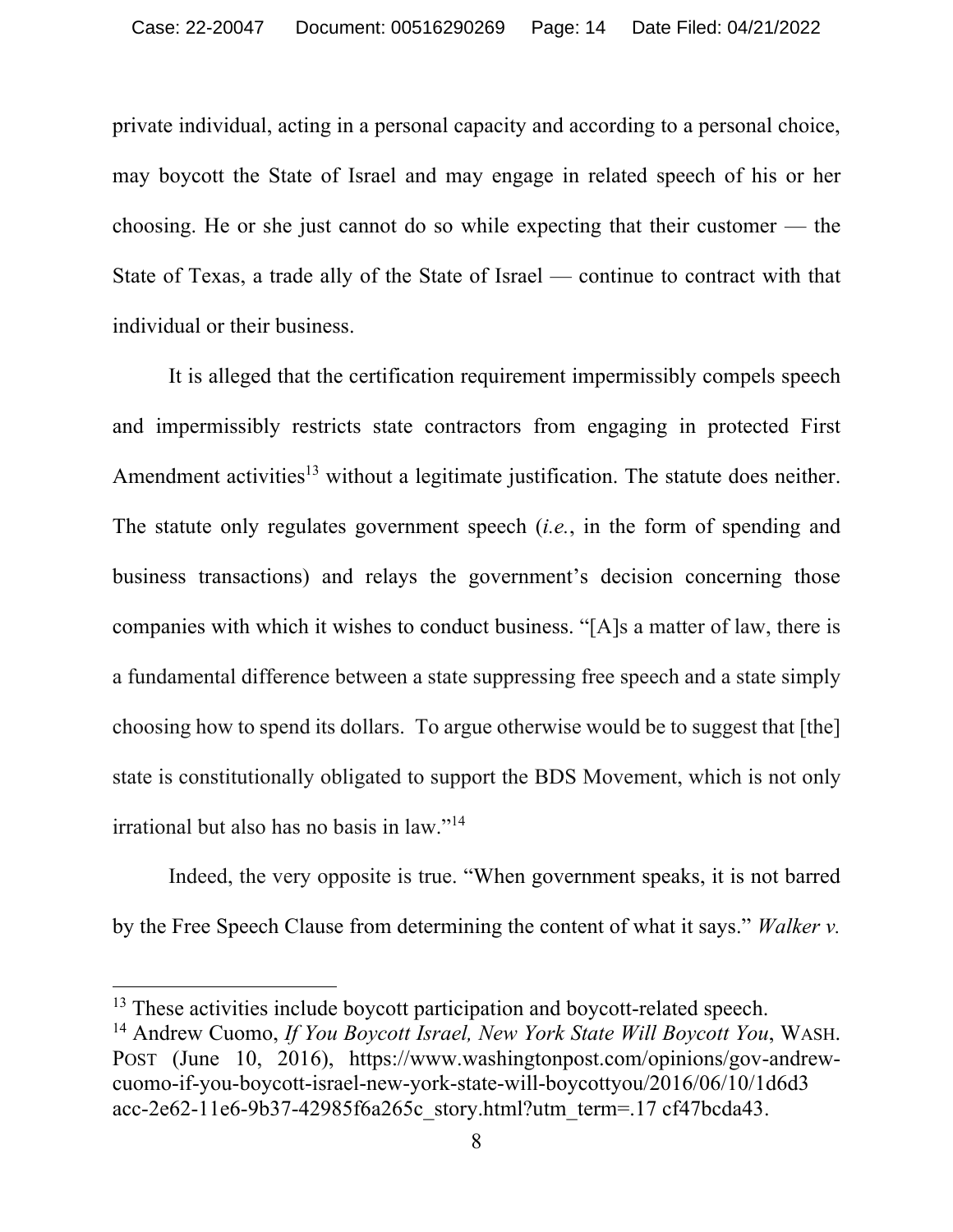*Texas Division, Sons of Confederate Veterans, Inc.*, 576 U.S. 200, 207 (2015). Without this ability, the government "would [simply] not work." *Id.* In fact, the Supreme Court has continually refused "[t]o hold that the Government unconstitutionally discriminates on the basis of viewpoint when it chooses to fund a program dedicated to advance certain permissible goals, because the program in advancing those goals necessarily discourages alternative goals." *Id.* (citing *Rust v. Sullivan*, 500 U.S. 173, 194 (1991)).

In *Rust v. Sullivan*, the Supreme Court found that regulations prohibiting the use of Title X funds for abortion, and even the pure speech of abortion-related counseling, did not violate any free speech rights held by program recipients. *Rust*, 500 U.S. at 173. As the Court noted, holding a program unconstitutional because the government advocates for one viewpoint but not a countervailing one would mean that government funding of efforts to establish democracy abroad would require equal funding for efforts advocating for communism and fascism. *Id*. at 194. Just like in *Rust*, the State here is not denying a benefit to anyone, "but is instead simply insisting that the public funds be spent for the purposes for which they were authorized." *Id*. at 196. No one is being asked to relinquish any speech rights; rather the terms of the statute merely confirm that the State's commercial contracting funds are authorized to be spent *only in furtherance of the commercial policies and*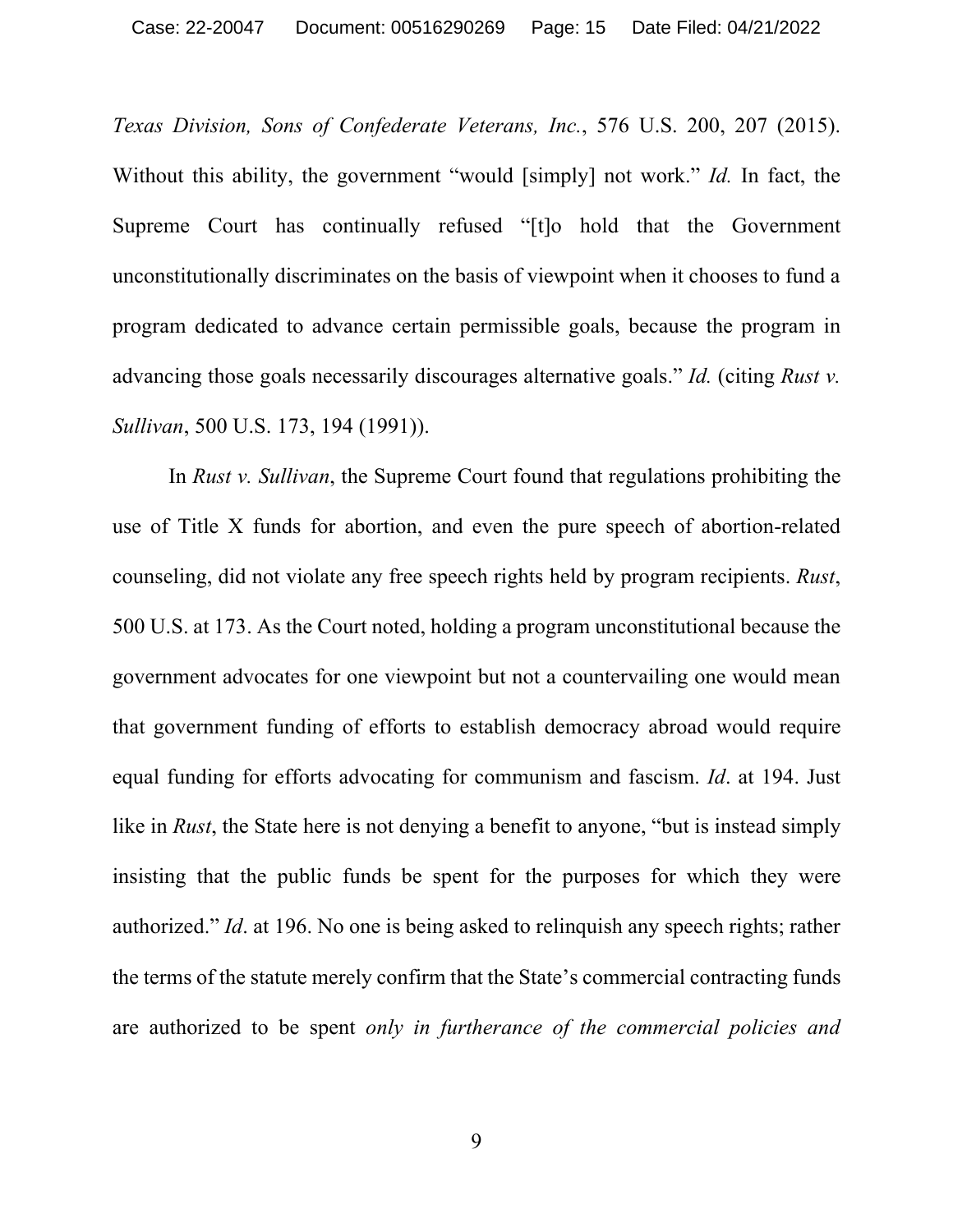*interests of the State*. Contracting with companies that wish to undermine those interests — unremarkably — is therefore not authorized.

Notably, nothing in the statute affects in any way the boycott activities of any individual who, while operating a company, may simultaneously comply with the statute's terms *commercially* and at the same time be engaging in anti-Israel boycott activities *personally*. In essence, an individual could boycott Israel in their personal time, and have their company continue to contract with the State, as long as *their company* does not engage in the boycott. This separation between the individuals and their companies further evidences the fact that the statute, truly, is strictly about business.

The relationship between Israel and Texas has led to quantifiable financial gains, advances in technology, environmental developments, and any of a number of successful partnership enterprises that make it in the best interest of Texas for the parties to maintain a healthy relationship.15 *It would be absurd to think that the State of Texas cannot refrain from doing official commercial business with companies that boycott one of the State's key trade partners*. Forcing the State to strain this relationship would be asking the government to act against its own interests. No constitutional provision or law requires such an absurd result.

<sup>15</sup> *State-to-State Cooperation: Texas and Israel*, JEWISH VIRTUAL LIBR. (last viewed Apr. 21, 2022), https://www.jewishvirtuallibrary.org/texas-israel-cooperation.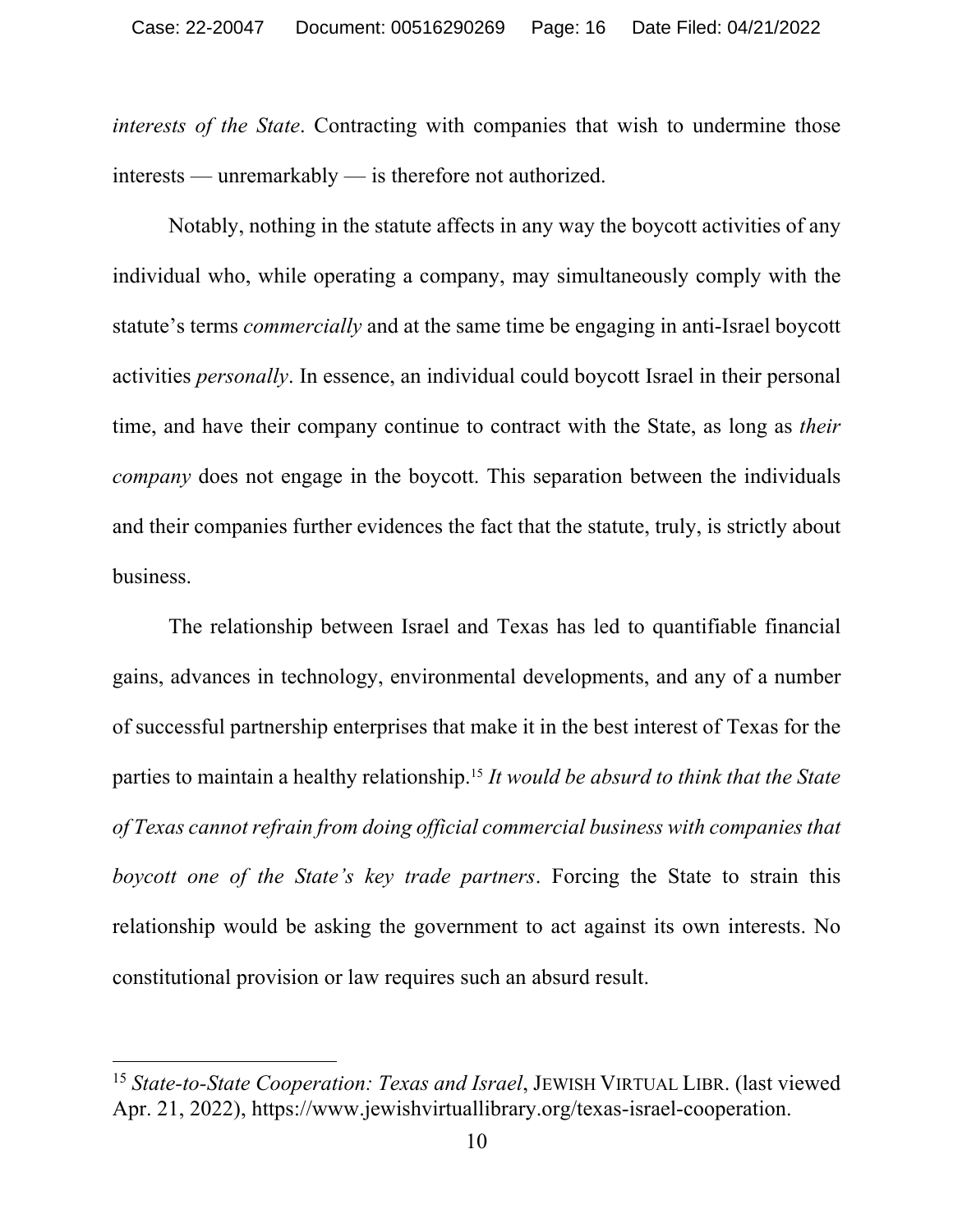Here, just as in *Walker*, there is no issue of compelled speech whatsoever. To make sure that the commercial interests of the State are *not* infringed, Texas asks that companies that contract with State entities to certify in writing their commitment to *not* engage in the boycott of Israel for the duration of their contract. The government is not requiring individual companies or institutions who engage in BDS activities targeting Israel to alter their beliefs, stop their support for BDS, or change their message in any way. The statute merely expresses the *State's* position on the issue, explains how and where it will spend public contracting funds within its jurisdiction, and notifies the public as to its actions. This action is (or at least should be) unremarkable, and is entirely consistent with the Supreme Court's prior rulings in *Rust* and *Walker*.

Finally, even supposing *arguendo* that the statute did somehow impose on protected First Amendment activity (which it does not), the analysis should not end there. Because Appellees challenged the condition that Texas placed on its funding, the Court applied the traditional balancing test used in unconstitutional conditions cases. That test, first established in *Pickering v. Board of Education*, <sup>16</sup> and later clarified in *Connick v. Myers*, <sup>17</sup> balances the public employee or contractor's speech

<sup>16</sup> *Pickering v. Bd. of Education*, 391 U.S. 563 (1968).

<sup>17</sup>*Connick v. Myers*, 461 U.S. 138 (1983). While *Pickering* dealt with public employees, for purposes that matter here, the Court's opinions in *Board of County Commissioners v. Umbehr* 518 U.S. 712 (1996), and *O'Hare Truck Service, Inc. v. City of Northlake*, 518 U.S. 673 (1996), expanded *Pickering* to the private sector.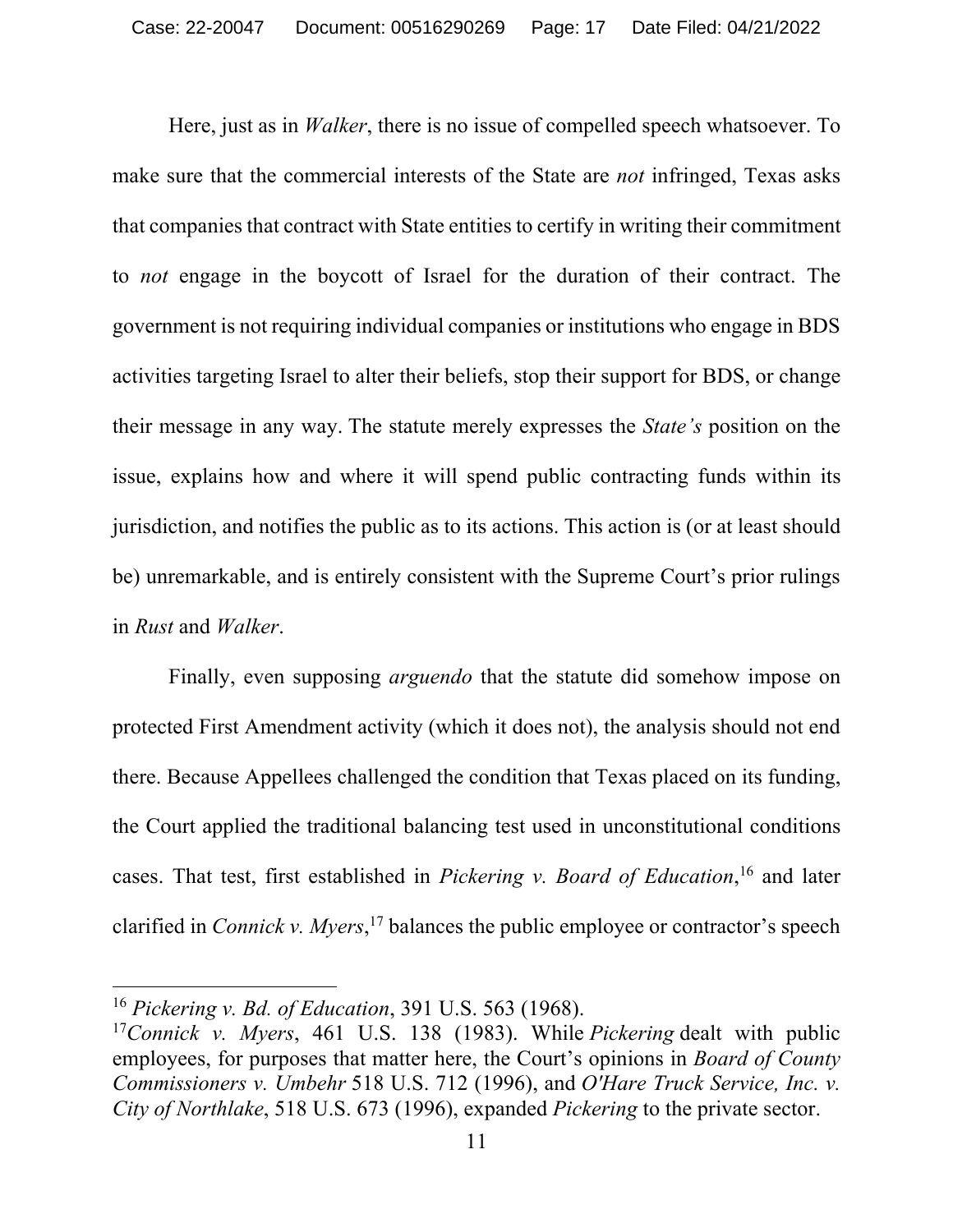rights to comment on matters of public concern against the government's interest in operational efficiency.18 As the Supreme Court has noted,

[i]n striking that balance, we have concluded that "[t]he government's interest in achieving its goals as effectively and efficiently as possible is elevated from a relatively subordinate interest when it acts as sovereign to a significant one when it acts as employer." We have, therefore, "consistently given greater deference to government predictions of harm used to justify restriction of employee speech than to predictions of harm used to justify restrictions on the speech of the public at large."<sup>19</sup>

As applied to the statute in question, the test should have clearly favored upholding *an anti-discrimination bill* which (1) the District Court acknowledged could help ensure the safety of the Jewish population in Texas, *A & R Eng'g & Testing, Inc. v. City of Houston*, No. 4:21-CV-03577, 2022 WL 267880, at \*13 (S.D. Tex. Jan. 28, 2022); and (2) which *also* has strong business efficiency considerations because it targets a friendly trade partner and those who support it in a way that the state considers risky<sup>20</sup>; against the *theoretical* secondary and tertiary boycotting of a foreign nation – which is not even necessarily related to a "matter of public

<sup>18</sup> *See generally* Joseph O. Oluwole, *The Pickering Balancing Test and Public Employment-Free Speech Jurisprudence: The Approaches of Federal Circuit Courts of Appeals*, 46 DUQ. L. REV. 133 (2008).

<sup>19</sup> *Umbehr*, 518 U.S. at 676 (quoting from *Pickering*, 391 U.S. at 568) (cited by Marc A. Greendorfer, *Boycotting the Boycotters: Turnabout Is Fair Play Under the Commerce Clause and the Unconstitutional Conditions Doctrine*, 40 CAMPBELL L. REV. 29, 65-66 (2018)).

 $20$  For example, a contractor might use a less efficient or more costly means of fulfilling their contractual duties to the government because they wished to avoid using an Israeli firm or product.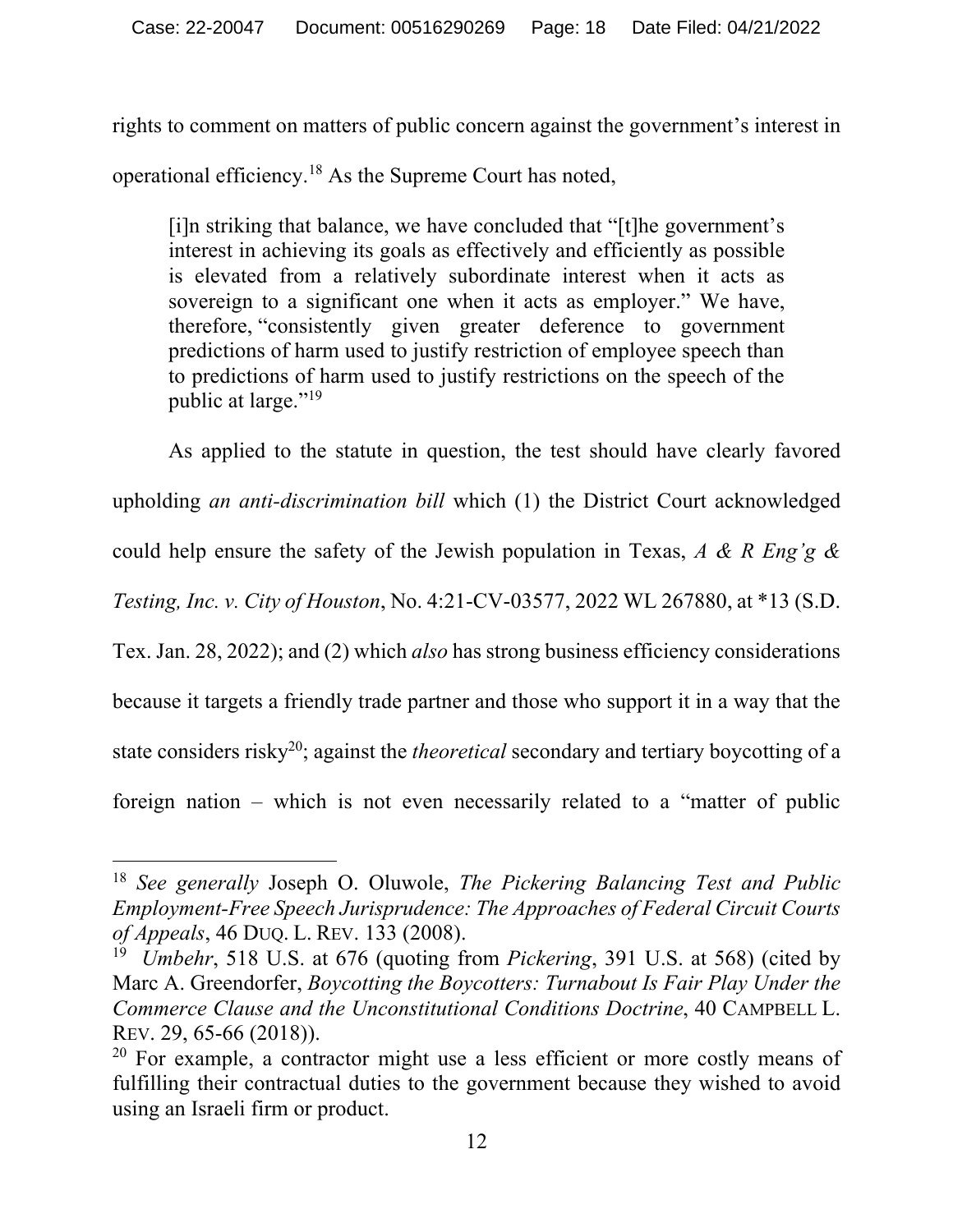concern<sup> $21$ </sup>; and the conducting of which the Texas public itself finds deeply offensive.<sup>22</sup> The District Court even recognized that A & R's interest "rests on some nonmaterial actions it may or may not have taken in the past, and on some vague notion that it may want to boycott in the future," *id.* at \*12, but still somehow found in A & R's favor. The District Court was wrong when it concluded that "[t]here is no proof, nor even a strong contention, that any action Plaintiff might take would affect Texas's relationship with Israel." *Id.* That is *exactly* what the State of Texas has repeatedly explained, supported, and contended.

#### **CONCLUSION**

Because the purpose of the law challenged here is a legitimate expression of state and national policy in foreign relations and commerce, *i.e.*, government speech, there is no First Amendment violation. The same is true for the thirty-one other states

<sup>21</sup> *See* D. Gordon Smith, *Beyond "Public Concern": New Free Speech Standards for Public Employees*, 57 U. CHI. L. REV. 249, 258-59 (1990). *See also* Greendorfer, *supra* note 19, at 66-67, noting that,

the typical Pickering case involves individuals who are speaking on a matter of local (or, at least, domestic) concern, such as the functioning of school districts, public hospitals, or local law enforcement. Certainly, such speech is valuable and important to the functioning of a robust and healthy democracy. Economic attacks upon companies that do business in a foreign nation to protest that foreign nation's policies, however, have remote and nebulous connections to the interests of a state and its citizens.

<sup>22</sup> *See Pereira v. Comm'r of Soc. Servs*., 733 N.E.2d 112, 121 (Mass. 2000) (factoring community relations into a *Pickering-Connick* analysis).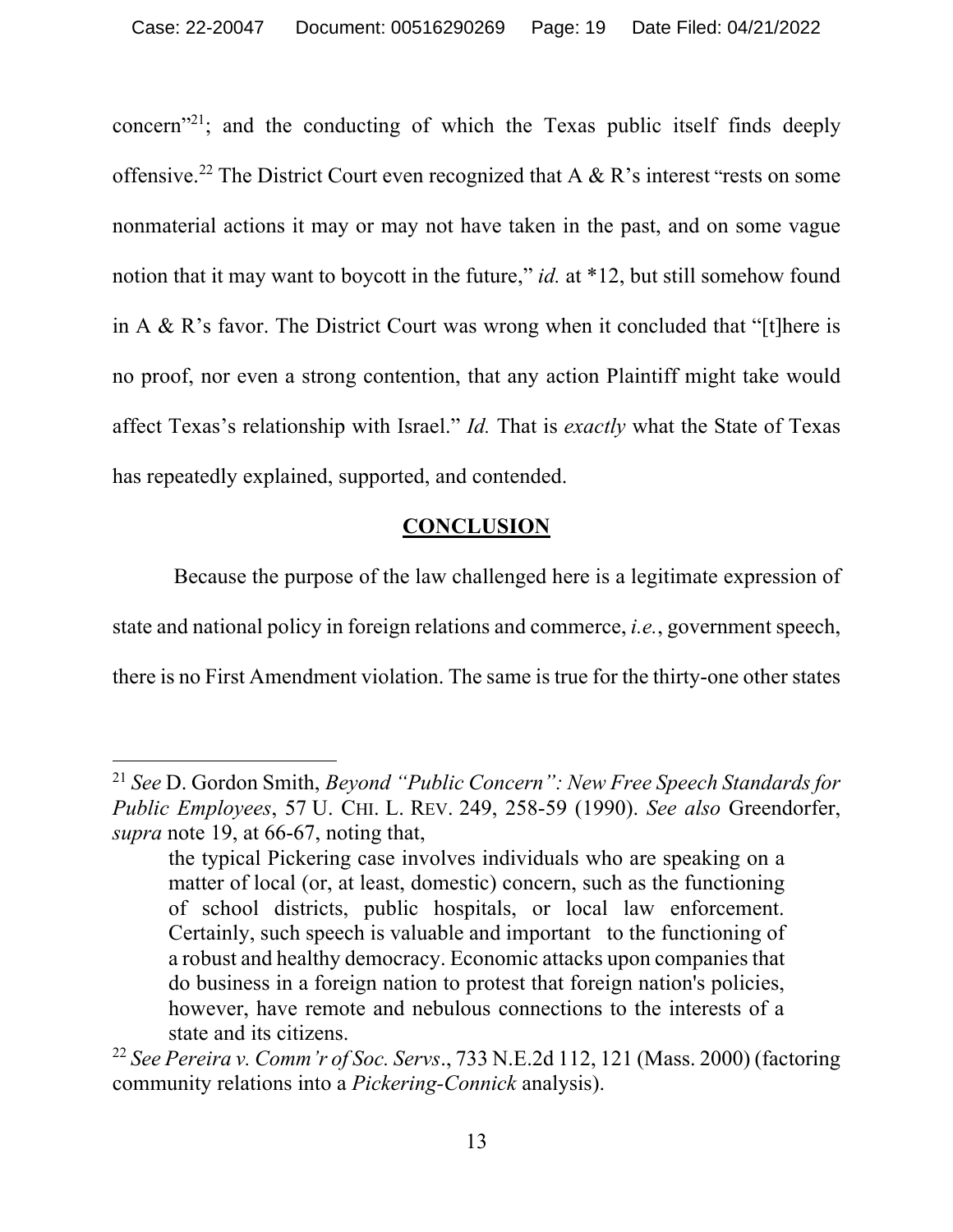that have similar provisions in their own funding requirements and agreements. For these reasons, and those advanced by Attorney General Paxton, *Amicus Curiae*  respectfully urges this Court to reverse.

Dated: April 21, 2022 Respectfully submitted,

JAY ALAN SEKULOW *Lead Counsel*  STUART J. ROTH JORDAN SEKULOW\* MARK GOLDFEDER\*





*Counsel for Amicus Curiae*  \*Not admitted before this Court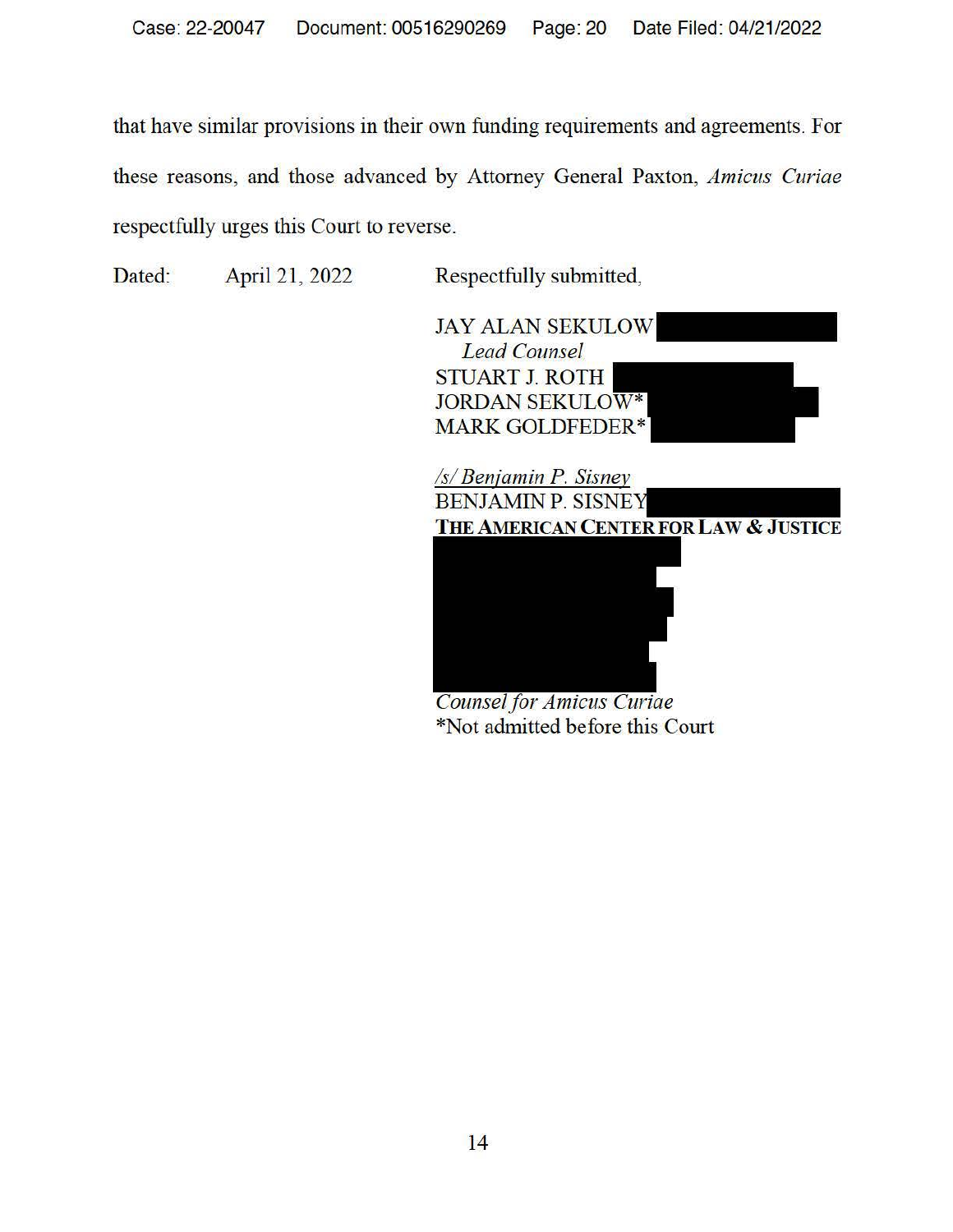#### **CERTIFICATE OF COMPLIANCE WITH FRAP 32**

1. This brief complies with the type-volume limitation of Fed. R. App. P. 32(a)(7)(B) because this brief contains 3,295 words, excluding the parts of the brief exempted by Fed. R. App. P. 32(f).

2. This brief complies with the typeface requirements of Fed. R. App. P.  $32(a)(5)$  and the type style requirements of Fed. R. App. P.  $32(a)(6)$  because this brief has been prepared in a proportionally spaced typeface using Microsoft Word for Mac in 14-point font size, Times New Roman style.

Dated: April 21, 2022 Respectfully submitted,

*Isl Beniamin P. Sisney*  BENJAMIN P. SISNEY (D.C. Bar # 1044721) **THE AMERICAN CENTER FOR LAW** & **JUSTICE** 



*Counsel for Amicus Curiae*